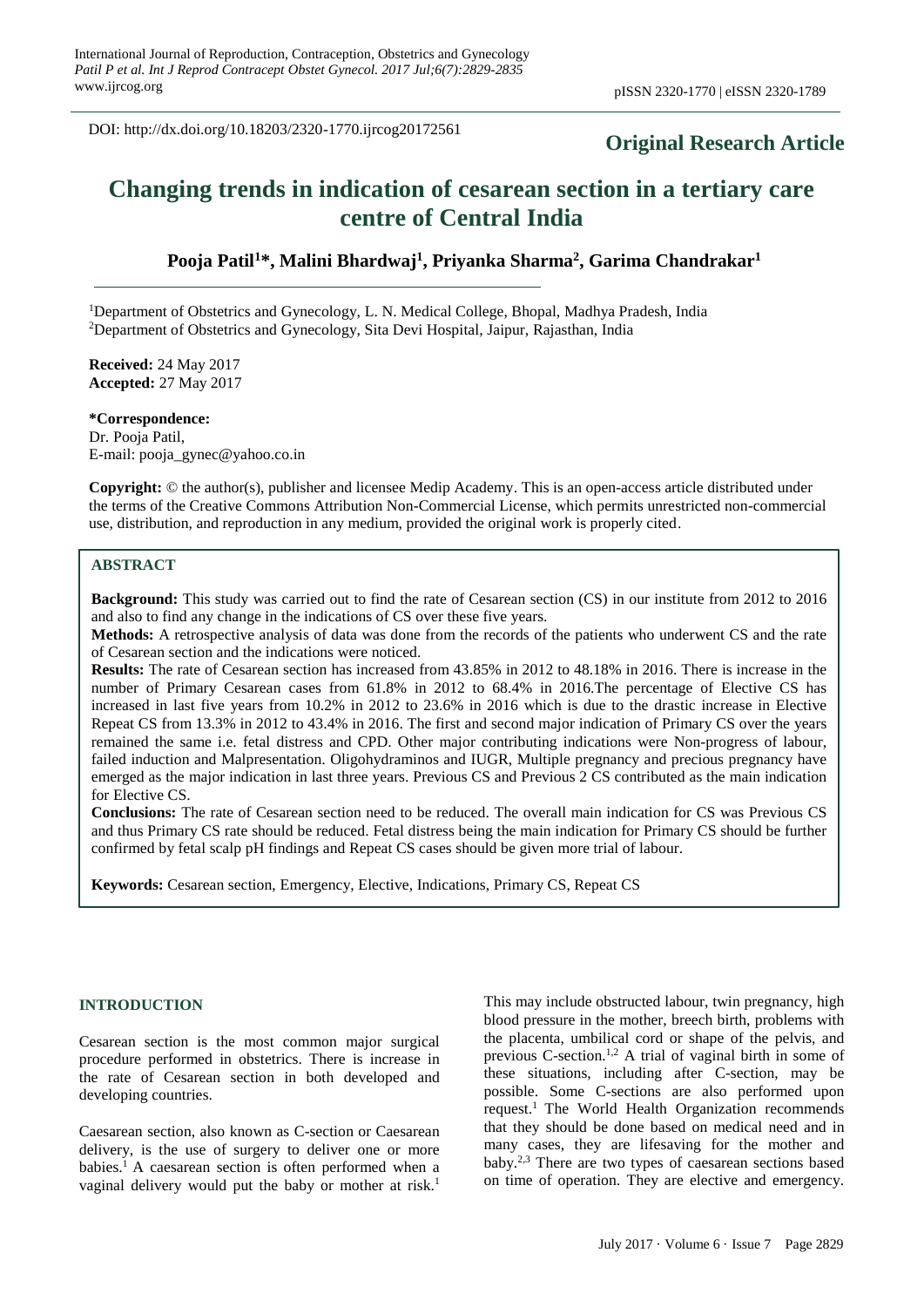Elective is when the operation is done at a pre-arranged time during pregnancy to ensure the best quality of obstetric care, anesthesia, neonatal resuscitation and nursing services. Emergency is when the operation is to be done due to an acute obstetric emergency resulting in endangering to lives of mother and child. <sup>4</sup> Proportion of CS to the total births is considered as one of the important indicators of emergency obstetric care (World Health Organization, 2009). A figure below 5 per cent implies that a substantial proportion of women do not have access to surgical obstetric care; on the other hand, a rate higher than 15 per cent indicates over utilization of the procedure for other than life saving reasons (WHO, 1985; WHO, 1993).

As per WHO guidelines there is no justification for any region to have a caesarean section rate of higher than 10- 15%. 5 In recent years the rate has risen to a record level of 46% in China and 25% or above in many Asian and European countries, Latin America and USA and some evidence finds that a higher rate may result in better outcome. 6,7 More than 45 countries globally have Csection rates less than 7.5% while more than 50 have rates greater than 27%. There are efforts to both improve access to and reduce the use of C-section. 7 Increased caesarean section rate in the developed countries is mainly due to fear of litigation, health insurance system, caesarean section by choice, increased use of electronic fetal cardiac monitoring and increased proportion of breech deliveries by caesarean section. In developing countries, the reasons for increasing caesarean section rate are different. Poor socioeconomic conditions, low literacy level, lack of primary health care and low threshold of some doctors for caesarean section are the main reasons.

Aims and objective of present study was to compare the rate of cesarean section over the years, to analyze the rate of primary and repeat cesarean section, to find the common indications of primary cesarean section, to see if there is change in the trend of indications for emergency and elective primary cesarean section and to compare the indications of emergency and elective, repeat cesarean sections over 5 years.

#### **METHODS**

This is a retrospective analysis of all the patients who underwent Cesarean section in the department of Obstetrics and Gynecology at L. N. Medical College from 1<sup>st</sup> January 2012 to 31<sup>st</sup> December 2016.

#### *Inclusion criteria*

All patients who underwent cesarean whether elective or emergency and whether booked or unbooked patient.

#### *Exclusion criteria*

Gestational age less than 28 weeks.

Year-wise data of cesarean section and vaginal deliveries was recorded and the rate of cesarean section in each year was calculated.

Total caesarean section rate is total number of deliveries by caesarean section divided by total number of births multiplied by 100. Primary caesarean section is a caesarean section to a woman who has had no previous caesarean section. The rate of primary and repeated cesarean section was also calculated year-wise. The number of emergency and elective cesarean section were also noted year-wise. The indications for Primary and Repeat CS were also recorded and also the Emergency and Elective indications were recorded separately.

Data was collected from labour register and operation register and the results were summarized in percentages and proportions. Statistical associations were done using Chi square test wherever required with p 0.05 considered as statistically significant.

#### **RESULTS**

The majority of patients who underwent cesarean were in the age group of 15-25 yrs all throughout five years (Table 1) and were multigravidas except in 2016 in which the majority were primigravidas (Table 2).

#### **Table 1: Age of the patient.**

|             | 2012 | 2013 | 2014 | 2015 | 2016 |
|-------------|------|------|------|------|------|
| $15-25$ yrs | 71   | 80   | 80   | 117  | 225  |
| $26-35$ yrs | 84   | 50   | 79   | 111  | 219  |
| $36-45$ yrs |      |      |      |      |      |

#### **Table 2: Parity of the patient.**

|                       | 2012 | 2013 | 2014 | 2015 | 2016 |
|-----------------------|------|------|------|------|------|
| Primigravida          | 70   | 63   | 77   | 108  | 237  |
| Multigravida          | 82   | 73   | 79   | 120  | 213  |
| Grand<br>multigravida |      |      | n    | 5    |      |

## **Table 3: Booked/Unbooked.**

|                | 2012          | 2013            | 2014          | -2015       | 2016        |
|----------------|---------------|-----------------|---------------|-------------|-------------|
| <b>Booked</b>  | $102(64.9\%)$ | $92(65.7\%)$    | $101(62.4\%)$ | 135 (58.2%) | 252 (55.8%) |
| Unbooked       | 55 (35.1%)    | 48 (34.3%)      | 61 (37.6%)    | 97 (41.8%)  | 200 (44.2%) |
| Total cesarean | 157           | 14 <sub>0</sub> | 162           | 232         | 452         |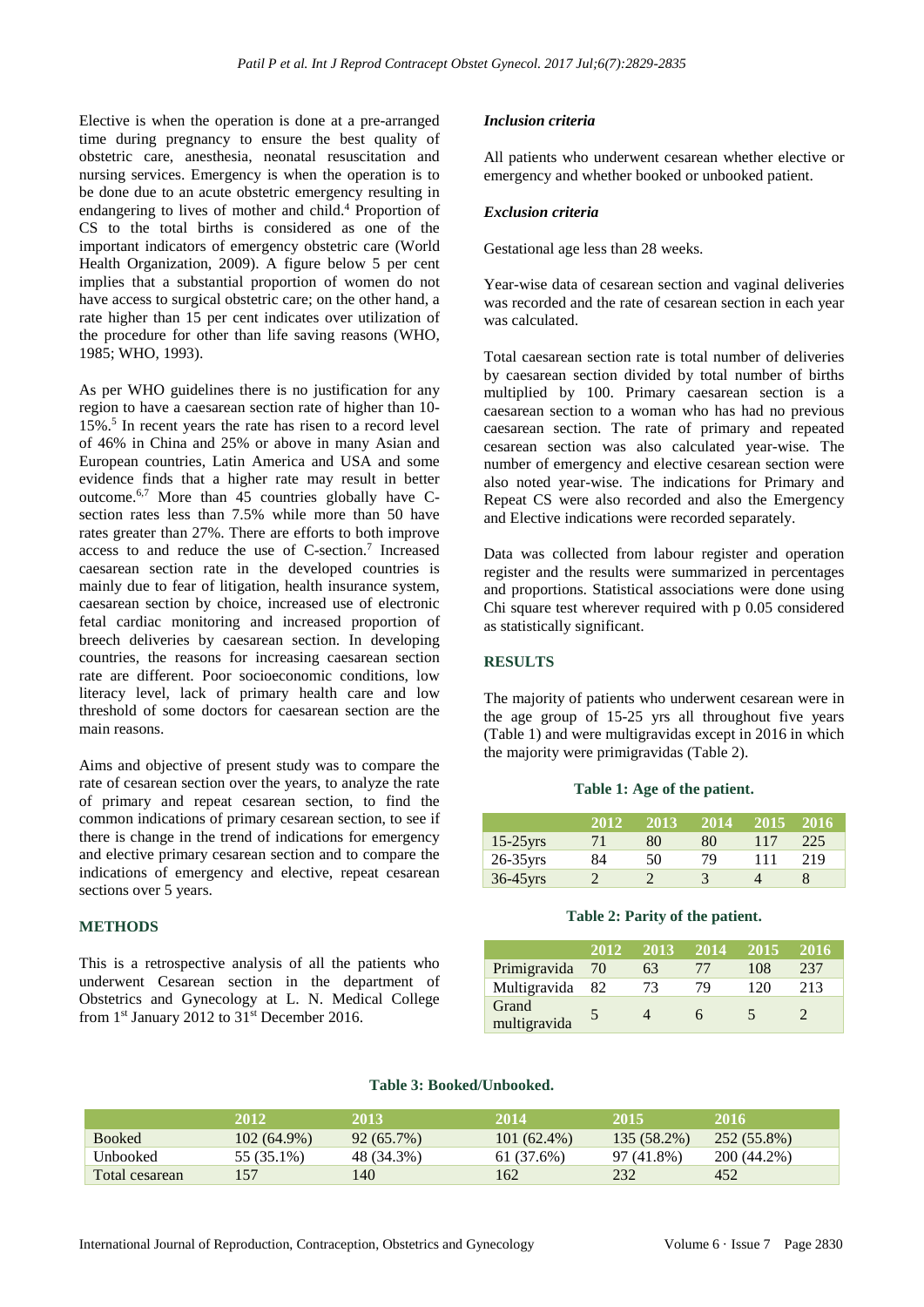The percentage of unbooked patients has increased through five years from 35.1% in 2012 to 44.2% in 2016 which is due to more number of cases referred from periphery to our tertiary centre (Table 3). In present study, the cesarean rate in 2012 was 43.85% which has increased to 55.11% in 2015 and 48.18% in 2016. The average CS rate was 49.2% (Table 4).

There is increase in the number of primary cesarean cases over the years. In 2012 61.8% were primary cesarean which increased to 65% in 2013 and to 68.4% in 2016 (Table 5) which suggests the increase in primary cesarean cases.

The percentage of Elective CS has increased in last five years from 10.2% in 2012 to 23.6% in 2016 which included both Elective Primary CS and Elective Repeat CS and is mainly due to the drastic increase in Elective Repeat CS through five years as mentioned in latter tables (Table 6).

#### **Table 4: Rate of cesarean section year-wise in numbers and %.**

|       | <b>Total</b><br>deliveries | No. of cesarean<br>deliveries | <b>Cesarean</b><br>rate $(\% )$ |
|-------|----------------------------|-------------------------------|---------------------------------|
| 2012  | 358                        | 157                           | 43.85                           |
| 2013  | 311                        | 140                           | 45.01                           |
| 2014  | 295                        | 162                           | 54.91                           |
| 2015  | 421                        | 232                           | 55.11                           |
| 2016  | 938                        | 452                           | 48.18                           |
| Total | 2323                       | 1143                          | 49.20                           |

#### **Table 5: Incidence of primary cesarean section and repeat cesarean section.**

|            | 2012       | 2013     | 2014       | 2015        | 2016        |
|------------|------------|----------|------------|-------------|-------------|
| Total CS   | 157        | 140      | 162        | 232         | 452         |
| Primary CS | 97 (61.8%) | 91 (65%) | 108(66.7%) | 153 (65.9%) | 309 (68.4%) |
|            | $Em=89$    | $Em=88$  | $Em=93$    | $Em=127$    | $Em=264$    |
|            | $El = 8$   | $El=3$   | $El=15$    | $E1=26$     | $El=45$     |
| Repeat CS  | 60(38.2%)  | 49 (35%) | 54 (33.3%) | 79 (34.1%)  | 143 (31.6%) |
|            | $Em=52$    | $Em=41$  | $Em=33$    | $Em=38$     | $Em=81$     |
|            | $El=8$     | $El=8$   | $El=21$    | $El = 41$   | $El=62$     |

#### **Table 6: Incidence of emergency and elective CS.**

|           | 2012        | 2013        | 2014        | 2015          | 2016        |
|-----------|-------------|-------------|-------------|---------------|-------------|
| Emergency | 141 (89.8%) | 129 (92.2%) | 126 (77.8%) | $165(71.1\%)$ | 345 (76.3%) |
| Elective  | 16 (10.2%)  | (1 (7.8%)   | 36 (22.2%)  | $67(28.9\%)$  | 107 (23.6%) |
| Total     | .57         | 140         | 162         | 232           | 452         |

### **Table 7: Indications of primary cesarean section.**

|                                | 2012         | 2013         | 2014         | 2015        | 2016         |
|--------------------------------|--------------|--------------|--------------|-------------|--------------|
| <b>Fetal distress</b>          | $36(37.1\%)$ | 40 (43.9%)   | 38 (35.2%)   | 57 (37.2%)  | 106(34.3%)   |
| <b>CPD</b>                     | 19 (19.6%)   | 16(17.6%)    | $12(11.1\%)$ | 23 (15.2%)  | 56 (18.1%)   |
| <b>NPOL</b>                    | $16(16.5\%)$ | 8(8.7%)      | $9(8.3\%)$   | $12(7.8\%)$ | 39 (12.6%)   |
| Failed induction               | $8(8.2\%)$   | $4(4.4\%)$   | $4(3.7\%)$   | $8(5.2\%)$  | 13 (4.2%)    |
| Oligohydraminos with IUGR      | $2(2.1\%)$   | $2(2.2\%)$   | $16(14.8\%)$ | $15(9.8\%)$ | $31(10.1\%)$ |
| Malpresentation                | $7(7.2\%)$   | $11(12.1\%)$ | $8(7.4\%)$   | 18 (11.8%)  | 30 (9.7%)    |
| Severe pre-eclampsia/Eclampsia | $1(1.0\%)$   | $4(4.4\%)$   | $5(4.6\%)$   | $8(5.2\%)$  | 7(2.3%)      |
| Multiple pregnancy             |              |              | $2(1.9\%)$   | $4(2.6\%)$  | $9(2.9\%)$   |
| Precious pregnancy             | $4(4.1\%)$   | $1(1.1\%)$   | 3(2.8%)      | $2(1.3\%)$  | $10(3.2\%)$  |
| <b>APH</b>                     | $2(2.1\%)$   | 3(3.3%)      | $8(7.4\%)$   | $2(1.3\%0)$ | $4(1.3\%)$   |
| Obstructed labour              | $2(2.1\%)$   | $2(2.2\%)$   | $3(2.8\%)$   | $4(2.6\%)$  | $4(1.3\%)$   |
| Total                          | 97           | 91           | 108          | 153         | 309          |

The first and second major indication of Primary CS over the years remained the same i.e. fetal distress and CPD. Oligohydraminos and IUGR contributed as indication in 14.8% patients in 2014, 9.8% in 2015 and 10.1% patients in 2016 whereas it was not a major indication in 2012 (3.1%) and 2013 (2.2%) (Table 7). Other major contributing indications were non-progress of labour, failed induction. Malpresentation also contributed as the fifth major indication for primary CS in 2012, 2014 and 2016 and was the third major indicaton in 2013 and 2015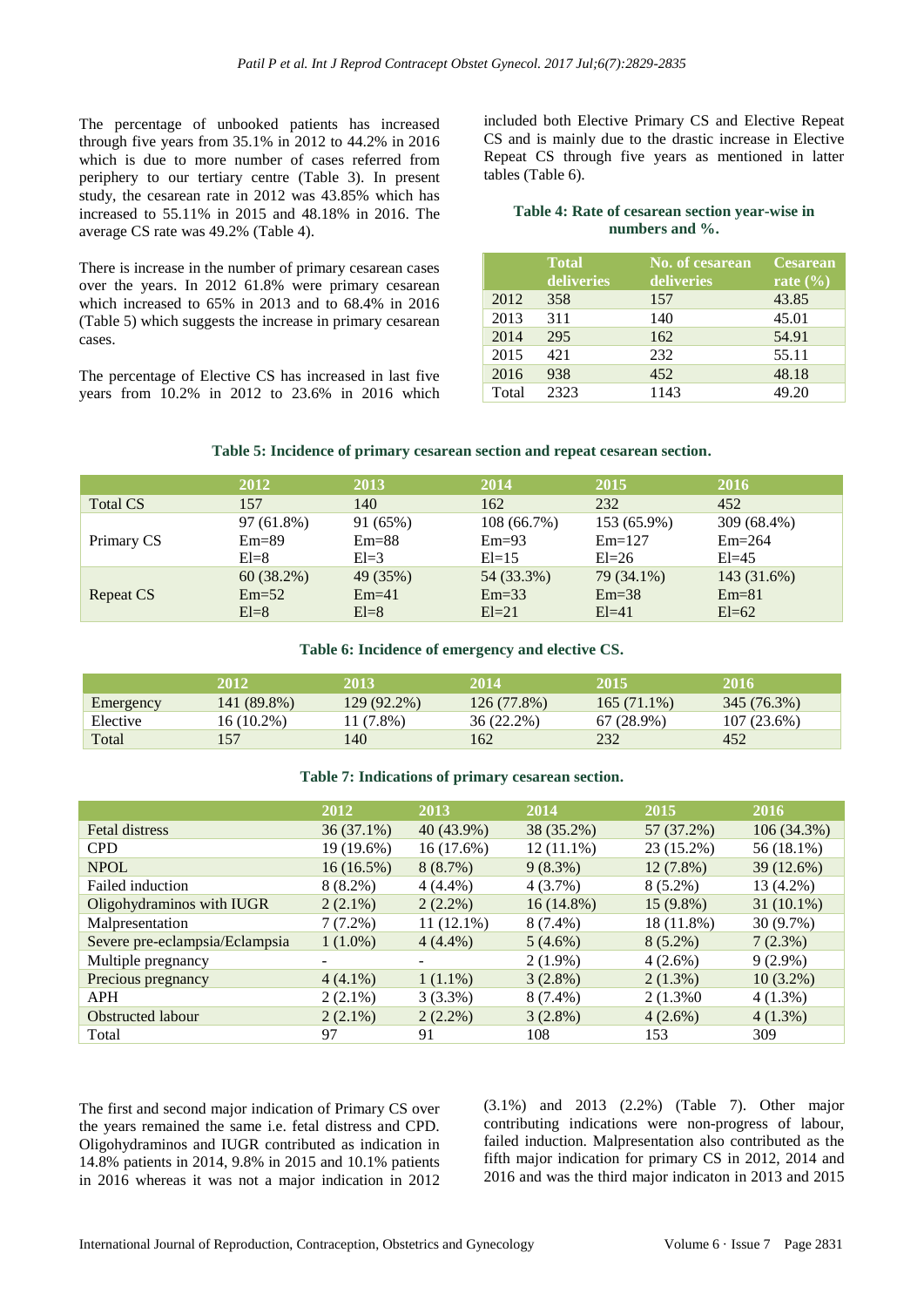(Table 7). On comparing the emergency and elective primary CS over the years,we concluded that the elective

primary CS cases increased from 8.2% in 2012 to 14.6% in 2016 (Table 8).

|           | 2012         | 2013       | 2014       | 2015        | 2016        |
|-----------|--------------|------------|------------|-------------|-------------|
| Emergency | 89 (91.7%)   | 88 (96.7%) | 93 (86.1%) | 127 (83.0%) | 264 (85.4%) |
| Elective  | 8 (8.2%)     | $3(3.3\%)$ | 15 (13.9%) | 26 (17%)    | 45 (14.6%)  |
| Total     | $\mathbf{Q}$ | 91         | 108        | 53          | 309         |

| <b>Indication</b>              | 2012         | 2013                     | 2014       | 2015        | 2016          |
|--------------------------------|--------------|--------------------------|------------|-------------|---------------|
| Fetal distress                 | 36(40.5%)    | 40 (45.5%)               | 38 (40.9%) | 57 (44.9%)  | $106(40.2\%)$ |
| <b>CPD</b>                     | 14 (15.7%)   | 14 (15.9%)               | $9(9.7\%)$ | 11(8.7%)    | 47 (17.8%)    |
| <b>NPOL</b>                    | $16(17.9\%)$ | $8(9.1\%)$               | 9(9.7%)    | $12(9.5\%)$ | 39 (14.8%)    |
| Failed induction               | $8(8.9\%)$   | $4(4.5\%)$               | $4(4.3\%)$ | $8(6.3\%)$  | 13 (4.9%)     |
| Severe oligohydraminos         | $2(2.2\%)$   | $2(2.3\%)$               | 13 (13.9%) | $14(11\%)$  | $20(7.6\%)$   |
| Malpresentation                | $7(7.9\%)$   | $11(12.5\%)$             | $3(3.2\%)$ | $10(7.9\%)$ | $20(7.6\%)$   |
| Severe pre-eclampsia/eclampsia |              | $4(4.5\%)$               | $5(5.4\%)$ | $8(6.3\%)$  | 7(2.7%)       |
| Obstructed labour              | $2(2.2\%)$   | $2(2.3\%)$               | $3(3.2\%)$ | $4(3.1\%)$  | $4(1.5\%)$    |
| Precious pregnancy             | $3(3.4\%)$   | $\overline{\phantom{0}}$ |            |             | $4(1.5\%)$    |
| <b>APH</b>                     | $1(1.1\%)$   | $3(3.4\%)$               | 7(7.5%)    | $2(1.6\%)$  | $2(0.8\%)$    |
| Multiple pregnancy             |              | -                        | $2(2.2\%)$ | $1(0.8\%)$  | $2(0.8\%)$    |
| Total                          | 89           | 88                       | 93         | 127         | 264           |

## **Table 9: Comparing indications of primary emergency cesarean sections.**

On comparing the indications for emergency primary CS, fetal distress was the most common indication in 2012 and also in 2016. Severe pre-eclampsia has also emerged as the indication for emergency primary CS in 2016 which may be due to the increasing medical disorders in the patients. Multiple pregnancy and precious pregnancies have also contributed as the indications in 2016 due to increase number of pregnancies by IVF (Table 9).

#### **Table 10: Comparing indications of primary elective cesarean sections.**

| <b>Indication</b>         | 2012                        | 2013 | 2014 | $20\overline{15}$           | 2016                        |
|---------------------------|-----------------------------|------|------|-----------------------------|-----------------------------|
| Malpresentation           |                             |      | 5    | 8                           | 10                          |
| <b>CPD</b>                | 5                           | 2    | 3    | 12                          | 9                           |
| Precious<br>pregnancy     |                             |      | 3    | $\mathcal{D}_{\mathcal{A}}$ | 6                           |
| Placenta previa<br>(APH)  | $\mathcal{D}_{\mathcal{L}}$ |      |      |                             | $\mathcal{D}_{\mathcal{L}}$ |
| <b>IUGR</b> with<br>oligo |                             |      | 3    |                             | 11                          |
| Multiple<br>pregnancy     |                             |      |      | 3                           |                             |
| Total                     | 8                           | 3    | 15   | 26                          | 45                          |

The major indications for elective primary CS in 2016 were Oligohydraminos, malpresentation, CPD, multiple pregnancy and precious pregnancy (Table 10).

The main indication for repeat Cesarean section in 2012 was scar tenderness (21.7%) which shifted to previous 2 CS (22.4%) in 2013, previous CS (31.6% and 34.2%) in 2014 and 2015 respectively and to scar tenderness (21%) again in 2016 (Table 11).

Previous CS and Previous 2 CS altogether contributed as indication for Repeat CS in 6.7% in 2012 ,32.6% in 2013, 41% in 2104 and 45.6% in 2015.This is because of the decreasing trial of labour in cases of Previous CS.

As seen in Table 12 the Elective Repeat CS in 2012 were only 13.3% which increased to 16.3% in 2013, 38.9% in 2014, 51.9% in 2015 and 43.4% in 2016.

The number of elective CS in previous CS cases has increased due to better outcome of mother and baby both and also due to the fear of litigations. Altogether there is raise in elective primary and repeat CS.

Emergency CS in cases of Previous CS was done in majority due to scar tenderness and it was the main indication all throughout five years (Table 13).

Both previous CS and Previous 2 CS contributed as the main indication for elective repeat cesarean cases all throughout five years (Table 14). The increasing trend of elective CS in previous CS cases is due to the decreasing trend of trial of labour in previous CS cases.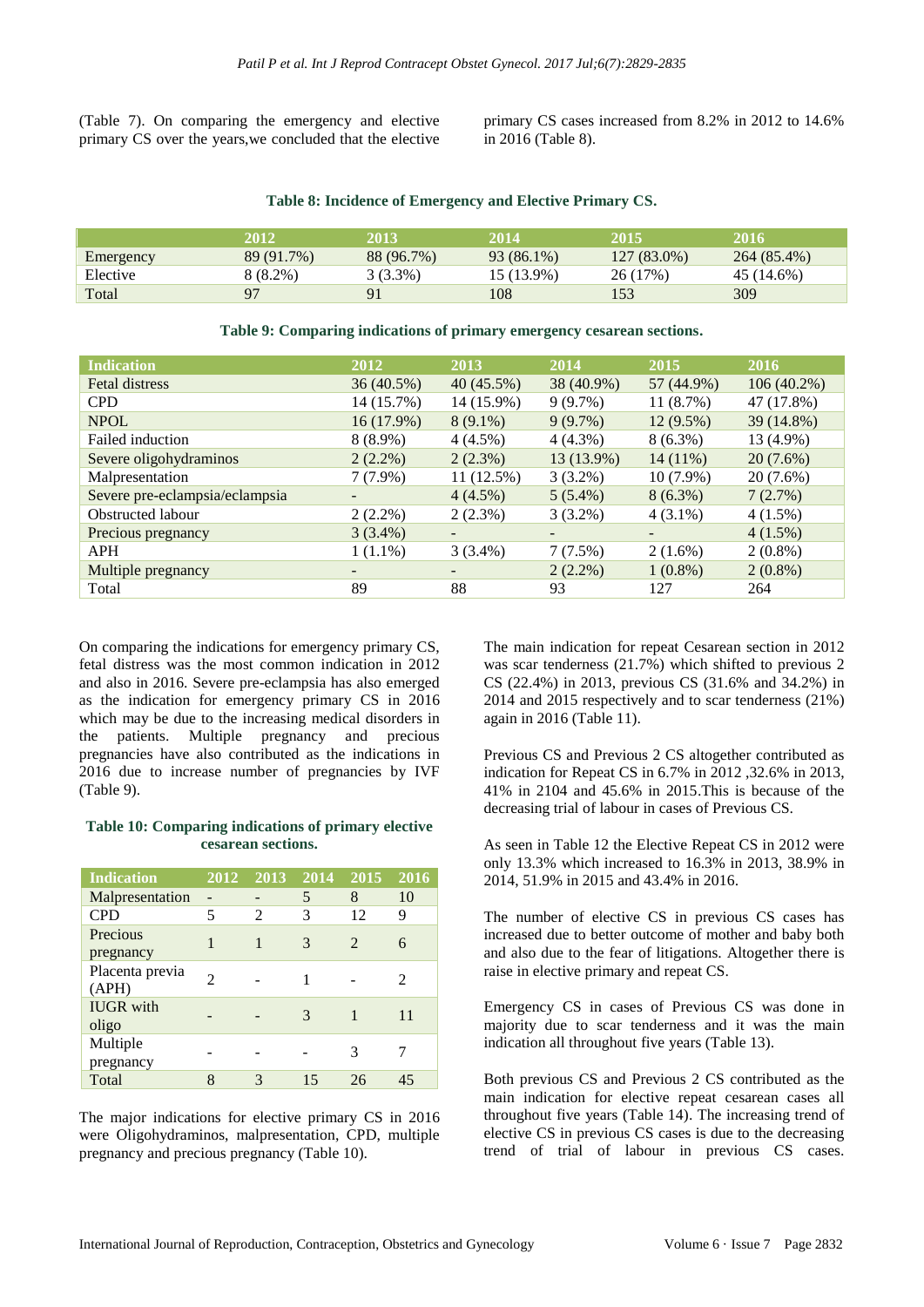## **2012 2013 2014 2015 2016** Scar tenderness 13 (21.7%) 9 (18.4%) 11 (20.4%) 20 (25.3%) 30 (21%) Fetal distress 7 (11.7%) 8 (16.3%) 3 (5.5%) 5 (6.3%) 11 (7.7%) Malpresentation 8 (13.3%) 1 (2.0%) 2 (3.7%) 16 (11.2%) Severe oligo 8 (13.3%) 2 (4.1%) 3 (5.5%) 10 (12.6%) 12 (8.4%) Severe pre-eclampsia/Eclampsia 2 (3.3%) - 3 (5.5%) 2 (2.5%) 1 (0.7%) Postdated  $2(4.1\%)$  3 (5.5%) 1 (1.3%) 1 (0.7%) CPD  $7 (11.7\%) \t6 (12.2\%)$  - 3 (3.8%) 12 (8.4%) **PROM** 6 (10%) 1 (2.1%) 6 (11.1%) 1 (1.3%) 8 (5.6%) Precious pregnancy  $2(4.1\%)$  -  $1(1.3\%)$  12 (8.4%) Previous CS - 5 (10.2%) 17 (31.6%) 27 (34.2%) 20 (13.9%) Previous 2CS 4 (6.7%) 11 (22.4%) 5 (9.4%) 9 (11.4%) 18 (12.6%) Others Uniers<br>
(Cord around neck, APH) 5 (8.3%) 2 (4.1%) 1 (1.8%) - 2 (1.4%) Total 60  $\frac{49}{54}$  79 143

#### **Table 11: Indications of repeat cesarean section.**

**Table 12: Incidence of emergency and elective repeat CS.**

|           | 2012       | 2013       | 2014         | 2015       | 2016       |
|-----------|------------|------------|--------------|------------|------------|
| Emergency | 52 (86.7%) | 41 (83.7%) | $33(61.1\%)$ | 38 (48.1%) | 81 (56.6%) |
| Elective  | 8 (13.3%)  | 8 (16.3%)  | 21 (38.9%)   | 41 (51.9%) | 62 (43.4%) |
| Total     | 60         | 49         | 54           | 79         | 143        |

#### **Table 13: Indications of emergency repeat cesarean section over the years.**

|                                | 2012       | 2013        | 2014        | 2015         | 2016       |
|--------------------------------|------------|-------------|-------------|--------------|------------|
| Scar tenderness                | 13(25%)    | 9(21.9%)    | 11 (33.3%)  | $20(52.6\%)$ | 30 (37.0%) |
| Fetal distress                 | 7(13.5%)   | 8 (19.5%)   | $3(9.1\%)$  | $5(13.2\%)$  | 11 (13.6%) |
| Malpresentation                | 7(13.55)   | $1(2.4\%)$  |             |              | $6(7.4\%)$ |
| Severe oligohydraminos         | 7(13.5%)   | $2(4.9\%)$  |             | $5(13.2\%)$  | 10(12.3%)  |
| Severe pre-eclampsia/Eclampsia | $2(3.9\%)$ | -           | $3(9.1\%)$  | $2(5.3\%)$   |            |
| <b>PROM</b>                    | 6(11.5%)   | $1(2.4\%)$  | $6(18.2\%)$ | $1(2.6\%)$   | $8(9.9\%)$ |
| <b>CPD</b>                     | $5(9.6\%)$ | $5(12.2\%)$ |             |              | $2(2.5\%)$ |
| Precious pregnancy             | $1(1.9\%)$ | $2(4.9\%)$  |             |              | $6(7.4\%)$ |
| Previous CS                    |            | $4(9.8\%)$  | 9(27.3%)    | $4(10.5\%)$  | $6(7.4\%)$ |
| Previous 2CS                   |            | $7(17.1\%)$ |             | $1(2.6\%)$   | $2(2.5\%)$ |
| <b>Others</b>                  | 4(7.7%)    | $2(4.9\%)$  | $1(3.0\%)$  |              |            |
| (APH, Multiple preg, RHD)      |            |             |             |              |            |
| Total                          | 52         | 41          | 33          | 38           | 81         |

#### **Table 14: Indications of elective repeat cesarean section over the years.**

|                                | 2012                         | 2013                         | 2014        | 2015         | 2016         |
|--------------------------------|------------------------------|------------------------------|-------------|--------------|--------------|
| Postdated                      | $\overline{\phantom{0}}$     | 2(25%)                       | 3(14.3%)    | $1(2.4\%)$   | $1(1.6\%)$   |
| Oligohydraminos with IUGR      | $1(12.5\%)$                  |                              | 3(14.3%)    | $5(12.2\%)$  | $2(3.2\%)$   |
| <b>CPD</b>                     | 2(25%0)                      | 1(12.5%)                     |             | 3(7.3%)      | $10(16.1\%)$ |
| Malpresentation                | 1(12.5%)                     |                              | $2(9.5\%)$  |              | $10(16.1\%)$ |
| Severe pre-eclampsia/eclampsia | $\overline{\phantom{0}}$     | $\overline{\phantom{0}}$     |             |              | $1(1.6\%)$   |
| Precious pregnancy             | $\qquad \qquad \blacksquare$ | $\qquad \qquad \blacksquare$ |             | $1(2.4\%0)$  | $6(9.7\%)$   |
| Previous CS                    | $\qquad \qquad \blacksquare$ | 1(12.5%)                     | $8(38.1\%)$ | $23(56.1\%)$ | 14 (22.6%)   |
| Previous 2CS                   | $4(50\%)$                    | $4(50\%)$                    | $5(23.8\%)$ | 8 (19.5%)    | 16 (25.9%)   |
| <b>Others</b>                  |                              |                              |             |              | $2(3.2\%)$   |
| (Hydrocephalus, RHD)           | $\overline{\phantom{0}}$     |                              |             |              |              |
| Total                          | 8                            | 8                            | 21          | 41           | 62           |
|                                |                              |                              |             |              |              |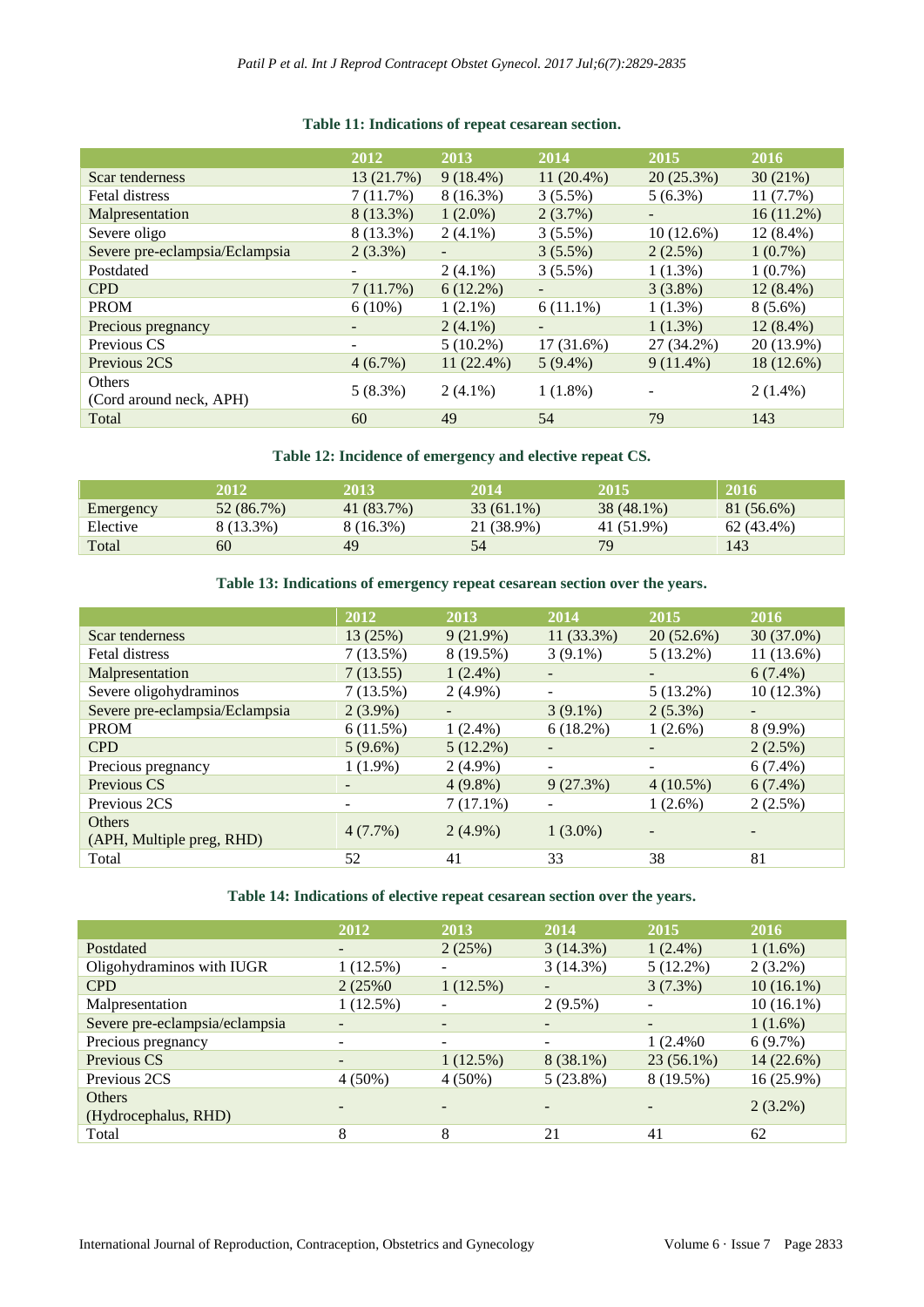#### **DISCUSSION**

According to NFHS 4 (National Family Health Survey) in 2015-16, births delivered by Cesarean section in Madhya Pradesh is 8.6% (total) which includes 19.1% in urban and 5.1% in rural area. In 2005-2006 NFHS 3 survey this rate was 3.5% only which by itself indicates the rise in rate of Cesarean section over the decade in Madhya Pradesh. 8

Whereas births in private health facility delivered by cesarean section in Madhya Pradesh was on average 40.8% according to NFHS 4 (2015-2016) which shows very much increased rate of cesarean section in private set ups which may be the contributing factor in the increase of CS rates. 8 In present study the CS rate in 2015-16 was 50.5% which is high due to increase number of cases referred from periphery.

Bhardwaj M et al reported from a medical college of Central India as the overall rate of CS in their institution, over four years  $(2008-2011)$  was  $48.1\%$ .<sup>9</sup> In present study the average Cesarean rate over 5 years (2012-2016) was 49.2% which corresponds with their study.

The rising trend was also noted by Gjong et al of Tirane in their study.<sup>10</sup> In their study they viewed a growing trend of births by CS by 8.44% in 1982 to 24.19% in 2000 and increased to 32.9% in 2013. Thus, the problem of rising trend of CS is not only in India but is present worldwide.

In a study by Divyamol N et al the rate of caesarean section was  $37.7\%$ .<sup>11</sup> The major indications were previous caesarean sections (40.44%), failure of labor to progress (22.47%) and fetal distress (14.6%). In the study by Bhardwaj et al the leading indication for caesarean section was fetal distress (35%) and the other major indications were previous caesarean delivery (26%), Cephalo Pelvic Disproportion (10.4%), Malposition/malpresentation (8.2%) and others.<sup>9</sup> In present study also after Previous CS, fetal distress was the main indication of Cesarean section.

In a study in a tertiary care centre of Rajasthan by Ranjana A et al in 2015, emergency CS rate was 57.5% and elective CS rate was 42.5%. <sup>12</sup> In present study 71.1% were emergency CS and 28.9% were elective CS. Elective primary CS were less 17% whereas the Elective repeat CS rate was very high 51.9% which suggests that main indication for elective CS was previous CS.

Kumar MV et al in their study in 2016 found that among emergency caesarean section, the main indications for caesarean was failed induction. <sup>13</sup> In present study the main indication for emergency Primary CS was fetal distress followed by CPD and then Non progress of labour. Jawa et al also studied that Fetal distress, previous LSCS, NPOL (including failed induction) and Hypertensive disorders of pregnancy (HDP) were the leading indications in the emergency CS.<sup>14</sup>

Among elective caesarean section in the study of Kumar MV et al most common indication was previous caesarean section, followed by cephalopelvic disproportion. <sup>13</sup> In present study also the main indication for elective CS was previous CS but there is rise in elective Primary CS from 2012 to 2016 and the main indication in 2016 was IUGR with oligohydraminos followed by malpresentation. In a study by Verma et al also the commonest indication for elective cesarean section was previous cesarean section (42%) followed by previous 2LSCS (15%), primi breech (15%), and CPD  $(14\%)$ <sup>15</sup>

RCOG recommended that all women previously delivered by one lower segment CS should be offered an opportunity to labor during their next pregnancy by promoting a trial of scar or of labor but due to fear of scar rupture and fear of litigations trial of labour after Cesarean is a vanishing practice now-a-days.<sup>16</sup>

## **CONCLUSION**

There is increase in the rate of Cesarean section not only in India but globally also. The leading indications of primary CS throughout five years remains same which is fetal distress, CPD and Non-progress of labour. The overall main indication for Cesarean section is Previous CS and thus decreasing the Primary CS would help in decreasing the rate of CS. The major indication for Primary CS was fetal distress which should be further confirmed by fetal scalp pH findings and thus may help in reducing the rate of Primary CS. The increase in cases of elective primary CS need to be reduced. The increase in the elective section for previous CS could be decreased by providing legal cover to the doctors so that more cases of previous sections will be given the trial of labour for vaginal delivery.

*Funding: No funding sources Conflict of interest: None declared Ethical approval: The study was approved by the Institutional Ethics Committee*

#### **REFERENCES**

- 1. Pregnancy Labor and Birth. Women's Health. September 27, 2010. Available at [https://www.womenshealth.gov/pregnancy/childbirth](https://www.womenshealth.gov/pregnancy/childbirth-and-beyond/labor-and-birth) [-and-beyond/labor-and-birth.](https://www.womenshealth.gov/pregnancy/childbirth-and-beyond/labor-and-birth) Accessed on 31 July 2016.
- 2. ACOG. Safe Prevention of the Primary Cesarean Delivery. American Congress of Obstetricians and Gynecologists and the Society for Maternal-Fetal Medicine. March 2014. Available at http://www.acog.org/Resources-And-

Publications/Obstetric-Care-Consensus-Series/Safe-